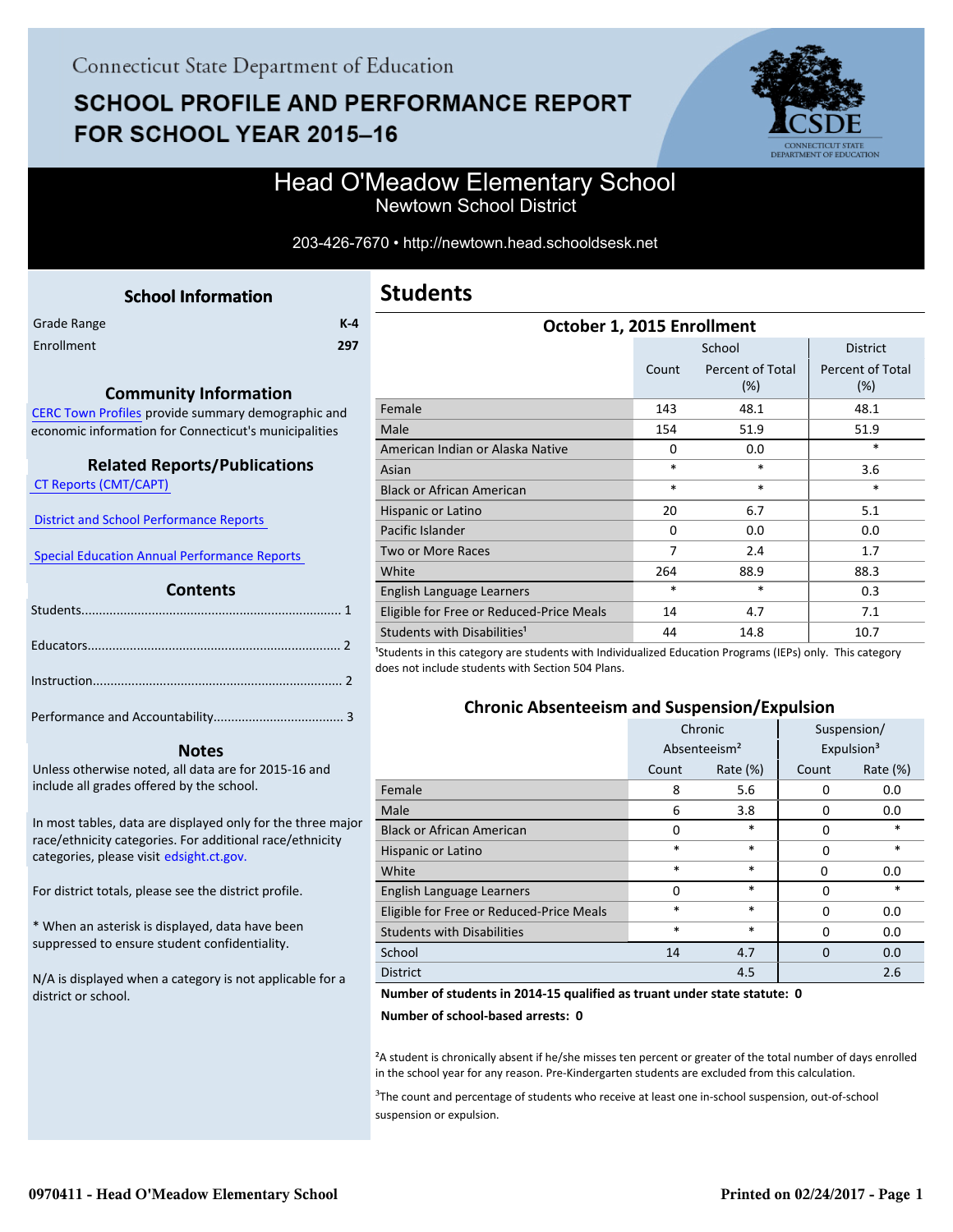## School Profile and Performance Report for School Year 2015-16 Head O'Meadow Elementary School Newtown School District

## **Educators**

### **Full-Time Equivalent (FTE)<sup>1</sup> Staff**

|                                                           | <b>FTE</b> |
|-----------------------------------------------------------|------------|
| <b>General Education</b>                                  |            |
| <b>Teachers and Instructors</b>                           | 22.4       |
| Paraprofessional Instructional Assistants                 | 5.2        |
| <b>Special Education</b>                                  |            |
| <b>Teachers and Instructors</b>                           | 3.0        |
| Paraprofessional Instructional Assistants                 | 10.8       |
| <b>Administrators, Coordinators and Department Chairs</b> |            |
| School Level                                              | 2.0        |
| Library/Media                                             |            |
| Specialists (Certified)                                   | 1.0        |
| <b>Support Staff</b>                                      | 0.5        |
| Instructional Specialists Who Support Teachers            | 3.0        |
| Counselors, Social Workers and School Psychologists       | 0.0        |
| <b>School Nurses</b>                                      | 1.9        |
| Other Staff Providing Non-Instructional Services/Support  | 12.3       |

<sup>1</sup>In the full-time equivalent count, staff members working part-time in the school are counted as a fraction of full-time. For example, a teacher who works half-time in a school contributes 0.50 to the school's staff count.

| <b>Educators by Race/Ethnicity</b>         |          |                         |                         |  |  |  |
|--------------------------------------------|----------|-------------------------|-------------------------|--|--|--|
|                                            |          | School                  | <b>District</b>         |  |  |  |
|                                            | Count    | Percent of Total<br>(%) | Percent of Total<br>(%) |  |  |  |
| American Indian or Alaska<br><b>Native</b> | O        | 0.0                     | 0.2                     |  |  |  |
| Asian                                      | 0        | 0.0                     | 0.9                     |  |  |  |
| <b>Black or African American</b>           | 0        | 0.0                     | 0.5                     |  |  |  |
| Hispanic or Latino                         | 0        | 0.0                     | 1.6                     |  |  |  |
| Pacific Islander                           | O        | 0.0                     | 0.0                     |  |  |  |
| Two or More Races                          | $\Omega$ | 0.0                     | 0.0                     |  |  |  |
| White                                      | 36       | 100.0                   | 96.9                    |  |  |  |

#### **Classes Taught by Highly Qualified Teachers**²

|                                           | Percent of Total (%) |  |
|-------------------------------------------|----------------------|--|
| School                                    | 99.1                 |  |
| <b>School Poverty Quartile: Low</b>       |                      |  |
| State High Poverty Quartile Schools       | 97.6                 |  |
| <b>State Low Poverty Quartile Schools</b> | 99.6                 |  |

<sup>2</sup>Core academic classes taught by teachers who are fully certified to teach in that subject area.

#### **Classroom Teacher Attendance, 2014-15**

|                                             | School | <b>District</b> |
|---------------------------------------------|--------|-----------------|
| Average # of FTE Days Absent Due to Illness | 13.3   | 9.6             |
| or Personal Time                            |        |                 |

## **Instruction and Resources**

|                                       | <b>School Schedule</b> |                                  |          |  |
|---------------------------------------|------------------------|----------------------------------|----------|--|
| Days of Instruction                   | 183                    | <b>School Hours for Students</b> |          |  |
| <b>Hours of Instruction Per Year</b>  |                        | <b>Start Time</b>                | 09:05 AM |  |
| Grades 1-12 and Full-Day Kindergarten | 996                    | End Time                         | 03:37 PM |  |
| Half/Extended Day Kindergarten        | N/A                    |                                  |          |  |

### **Students with Disabilities Who Spend 79.1 to** 100 Percent of Time with Nondisabled Peers<sup>3</sup>

|                                | Count  | Rate $(\%)$ |
|--------------------------------|--------|-------------|
| Autism                         | 6      | $\ast$      |
| <b>Emotional Disturbance</b>   | $\ast$ | $\ast$      |
| <b>Intellectual Disability</b> | O      | 0.0         |
| Learning Disability            | $\ast$ | $\ast$      |
| Other Health Impairment        | 7      | *           |
| <b>Other Disabilities</b>      | O      | 0.O         |
| Speech/Language Impairment     | 14     | $\ast$      |
| School                         | 30     | 81.1        |
| <b>District</b>                |        | 74.7        |

³Ages 6-21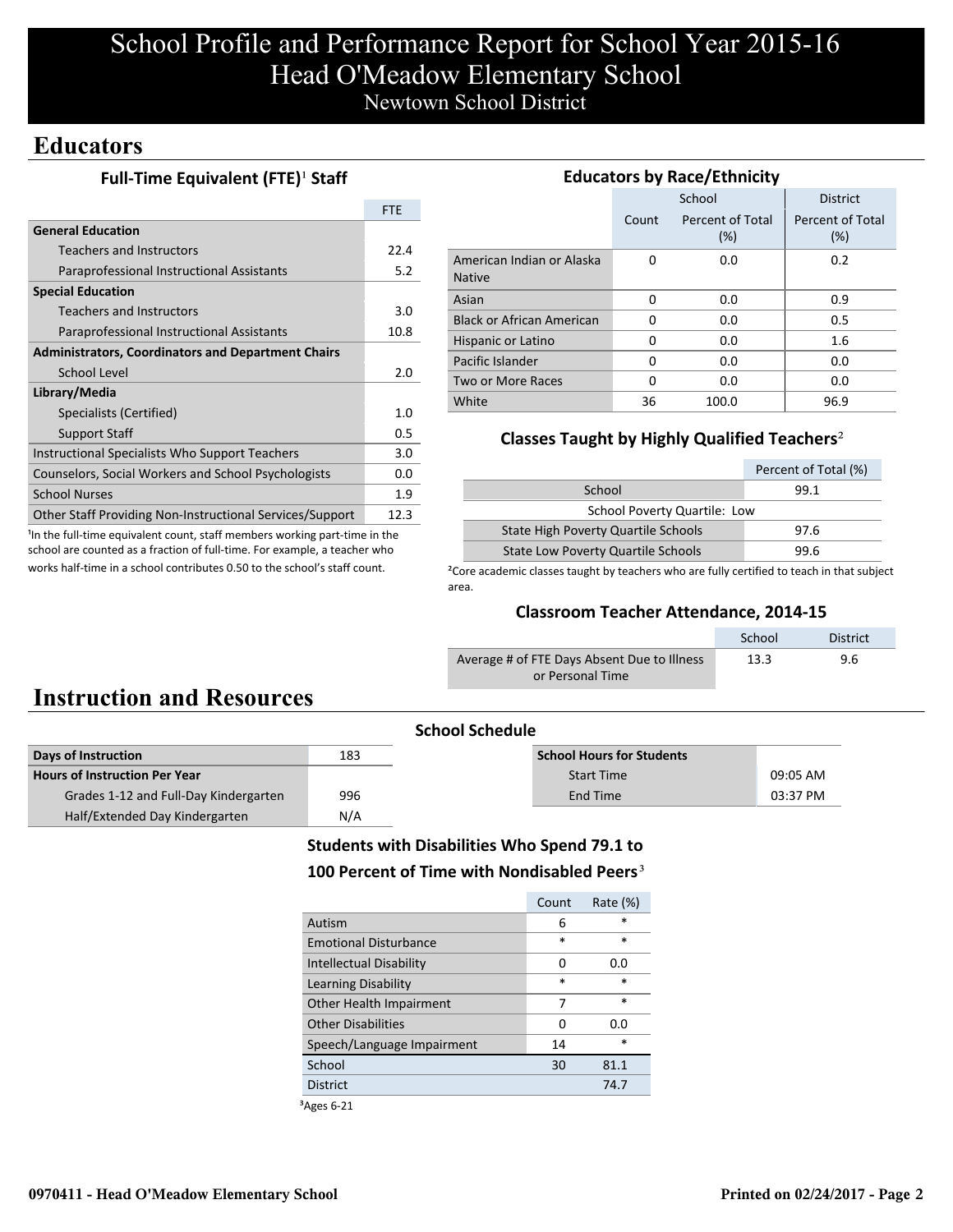## School Profile and Performance Report for School Year 2015-16 Head O'Meadow Elementary School Newtown School District

## **Performance and Accountability**

#### **School Performance Index (SPI)**

A School Performance Index (SPI) is the average performance of students in a subject area (i.e., ELA, Mathematics or Science) on the state summative assessments.The SPI ranges from 0-100. An SPI is reported for all students tested in a school and for students in each individual student group. Connecticut's ultimate target for an SPI is 75.

|                                              | <b>English Language Arts(ELA)</b> |            | <b>Math</b> |            | <b>Science</b> |            |
|----------------------------------------------|-----------------------------------|------------|-------------|------------|----------------|------------|
|                                              | Count                             | <b>SPI</b> | Count       | <b>SPI</b> | Count          | <b>SPI</b> |
| American Indian or Alaska Native             | 0                                 | N/A        | 0           | N/A        | 0              | N/A        |
| Asian                                        | $\ast$                            | $\ast$     | $\ast$      | *          | 0              | N/A        |
| <b>Black or African American</b>             | 0                                 | N/A        | 0           | N/A        | 0              | N/A        |
| Hispanic or Latino                           | 11                                | $\ast$     | 11          | $\ast$     | $\Omega$       | N/A        |
| Native Hawaiian or Other Pacific Islander    | 0                                 | N/A        | $\mathbf 0$ | N/A        | 0              | N/A        |
| <b>Two or More Races</b>                     | $\ast$                            | $\ast$     | $\ast$      | $\ast$     | 0              | N/A        |
| White                                        | 129                               | 85.1       | 129         | 79.4       | 0              | N/A        |
| English Language Learners                    | $\ast$                            | $\ast$     | $\ast$      | $\ast$     | 0              | N/A        |
| Non-English Language Learners                | $\ast$                            | $\ast$     | $\ast$      | $\ast$     | 0              | N/A        |
| Eligible for Free or Reduced-Price Meals     | 7                                 | $\ast$     | 7           | $\ast$     | $\Omega$       | N/A        |
| Not Eligible for Free or Reduced-Price Meals | 140                               | 86.0       | 140         | 80.5       | 0              | N/A        |
| <b>Students with Disabilities</b>            | 29                                | 74.6       | 29          | 71.3       | 0              | N/A        |
| <b>Students without Disabilities</b>         | 118                               | 88.6       | 118         | 82.4       | 0              | N/A        |
| <b>High Needs</b>                            | 34                                | 75.1       | 34          | 72.4       | 0              | N/A        |
| Non-High Needs                               | 113                               | 89.1       | 113         | 82.5       | 0              | N/A        |
| School                                       | 147                               | 85.8       | 147         | 80.2       | 0              | N/A        |

### **National Assessment of Educational Progress (NAEP): Percent At or Above Proficient1**

|                        | <b>NAEP 2015</b>   | <b>NAEP 2013</b> |          |
|------------------------|--------------------|------------------|----------|
| <b>READING</b>         | Grade 4<br>Grade 8 |                  | Grade 12 |
| Connecticut            | 43%                | 43%              | 50%      |
| <b>National Public</b> | 35%                | 33%              | 36%      |
| <b>MATH</b>            | Grade 4            | Grade 8          | Grade 12 |
| Connecticut            | 41%                | 36%              | 32%      |
| <b>National Public</b> | 39%                | 32%              | 25%      |

<sup>1</sup>NAEP is often called the "Nation's Report Card." It is sponsored by the U.S. Department of Education. This table compares Connecticut's performance to that of national public school students. Performance standards for state assessments and NAEP are set independently. Therefore, one should not expect performance results to be the same [across Smarter Balanced and NAEP. Instead, NAEP results are meant to](http://www.sde.ct.gov/sde/lib/sde/pdf/evalresearch/ct_naep_2015_results_by_performance_level.pdf) complement other state assessment data. To view student subgroup performance on NAEP, click here.

### **Physical Fitness Tests: Students Reaching Health Standard**²

|                      | Percent of Students by Grade <sup>3</sup> (%) |      |      |      | <b>All Tested Grades</b> |          |
|----------------------|-----------------------------------------------|------|------|------|--------------------------|----------|
|                      | 4                                             | 6    | 8    | 10   | Count                    | Rate (%) |
| Sit & Reach          | 97.2                                          | N/A  | N/A  | N/A  | 71                       | 97.2     |
| Curl Up              | 97.2                                          | N/A  | N/A  | N/A  | 71                       | 97.2     |
| Push Up              | 84.5                                          | N/A  | N/A  | N/A  | 71                       | 84.5     |
| Mile Run/PACER       | 87.3                                          | N/A  | N/A  | N/A  | 71                       | 87.3     |
| All Tests - School   | 81.7                                          | N/A  | N/A  | N/A  | 71                       | 81.7     |
| All Tests - District | 73.5                                          | 78.8 | 71.5 | 71.9 |                          | 73.8     |

 $2$ The Connecticut Physical Fitness Assessment (CPFA) is administered to all students in Grades 4, 6, 8 and 10. The health-related fitness scores gathered through the CPFA should be used to educate and motivate children and their families to increase physical activity and develop lifetime fitness habits.

<sup>3</sup>Only students assessed in all four areas are included in this calculation.